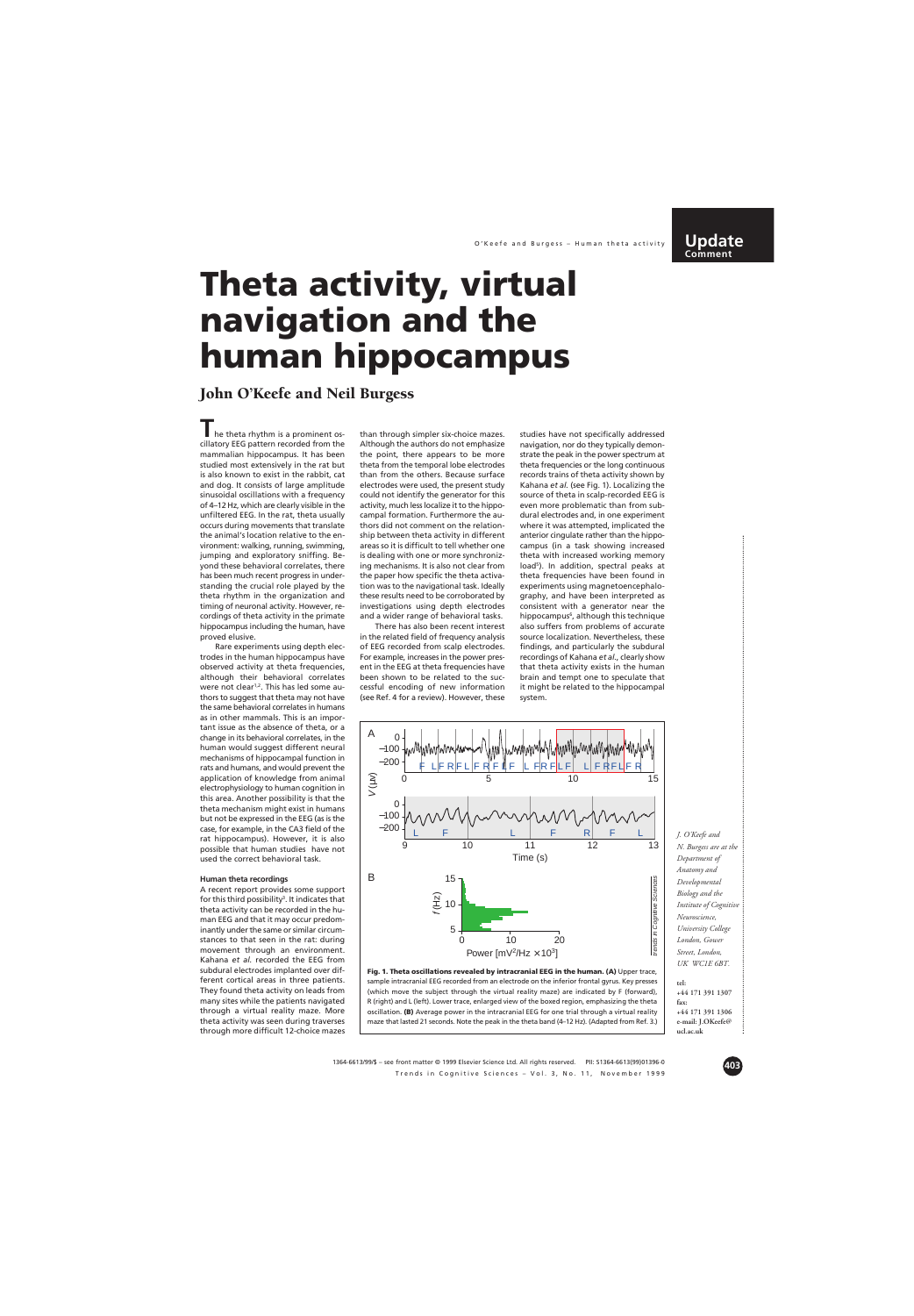

trends in Cognitive Sciences

**Fig. 2. Relationship between the theta activity and place-cell firing in the rat. (A)** Phase precession during a single run from left to right on a 1.25 m linear track. The top trace is the animal's velocity, middle is the hippocampal EEG, bottom are spikes from a place cell with a field near the beginning of the track. (The small ticks immediately below the EEG theta waves mark the points at 0 deg. of phase.) Note that the phase of the cell is not constant but moves to an earlier part of the theta wave with each cycle. **(B)** Phase of firing versus position on the linear track computed from multiple runs. Spikes occurring outside the place field or during speeds slower than 10 cm per second are not included. **(C)** The place field on the 1.25 m track computed from multiple runs, showing the averaged firing rate as a function of the rat's location. The firing field is divided into four bands, each representing 20% of the peak firing rate of 5.8 Hz. (O'Keefe, Burgess and Huxter, unpublished data.)

#### **Functional implications**

In the remainder of this article we explore the possible implications of this speculation for the neural basis of cognitive function in the human hippocampus. First we briefly review the relevant data from electrophysiology in rats.

In rats, there are two types of theta rhythm7. Both are dependent on the medial septum but they differ in their pharmacology and behavioral correlates. The predominant type does not depend on acetylcholine, is directly coupled to the motor system and conveys information about changes in direction and distance within an environment on the basis of motor efference copies, and perhaps also proprioceptive and vestibular inputs derived from the animal's own movements. The second type of theta in the rat is blocked by muscarinic antagonists and does not require actual movement but may instead be related to anticipated movement. One of the changes that might take place in the evolution of hippocampal function between rat and human is that the theta mechanism might become more easily activated by imagined movements<sup>8</sup>. A major implication of the Kahana *et al.* result is that, in humans, theta might be associated with imagined and/or virtual movements as well as with actual movements through an environment. Indeed, there is a growing trend to study realworld spatial tasks in a more controlled fashion using virtual reality techniques (e.g. Ref. 9).

Work on the rat hippocampus allows us to ascribe at least two functions to theta. Firstly it acts as a global synchronizing mechanism, essentially locking the entire hippocampus into one single processing module and organizing its activity with respect to related brain areas. Simultaneous recordings of the EEG in different hippocampal locations have shown that theta activity is both in synchrony and coherent across large areas of the hippocampal formation<sup>10-12</sup>. This means that if two cells have firing patterns that are systematically related to the theta cycle, they will have systematic temporal relations to each other, even if they are located far apart in the hippocampus. In the rat, the theta system is centred on the hippocampal formation, taken to include the septum, the subicu-

lar area and the entorhinal cortex<sup>13-15</sup>. However, there are also reports of EEG and cellular activity phase-locked to theta in the cingulate cortex<sup>16</sup>, perirhinal cortex17, posterior hypothalamus including the mammillary bodies $18-21$ , brainstem reticular formation<sup>22</sup>, amygdala<sup>23</sup> and inferior colliculus<sup>24</sup>. If the Kahana findings of widespread neocortical theta reflect the existence of several different generators, this might mean that the theta system in the human is at least as extensive as that found in lower mammals, raising the possibility that the synchronization of cortical neuronal processes to each other and to other brain structures is more widespread than has previously been realized.

A second function of the theta oscillations is to provide a periodic clocking system against which the timing of each spike can be measured. The phase relationship of each pyramidal cell measured against the concurrent theta activity is not constant but can vary from one cycle to the next<sup>25,26</sup>. As a rat runs through the receptive field of a place cell, the place cell fires bursts of spikes at an interburst frequency slightly higher than that of the concomitant EEG theta. This leads to a precession of the phase of firing to earlier points on each successive cycle (see Fig. 2 A,B). Over the course of the 5–7 theta cycles that comprise the typical place field, the phase of the EEG at which the cell fires might precess through a full 360 degrees, although smaller amounts of precession are also seen. Furthermore, the phase of firing is highly correlated with the animal's location within the place field (more so than with the duration spent in the field). Thus temporal variation in spike firing conveys information about the animal's spatial location.

What are the implications of these roles for theta in the spatial functions of the hippocampus? First, it is clear that the timing of spike firing can convey more information than simply the number of spikes fired per unit time<sup>27,28</sup>. These findings in the hippocampus are complementary to work on the mammalian neocortex suggesting that the different elements of a percept are bound together by the synchronous firing of the neurons underlying that percept<sup>29</sup>. Second, some computations performed in the CNS have an internal clock and are not carried out by asynchronous elements as is often assumed. Third, the firing patterns of individual neurones might code for vectors and not scalars, with the one variable being coded by the amplitude of firing (i.e. the number of spikes per unit time) and a second variable coded by the phase of firing. O'Keefe suggested that hippocampal place cells might use a phasor notation in which the amplitude of place-cell firing might code for the proximity of an object or environmental landmark while the phase of firing might code for the angle of the landmark in allocentric or egocentric space<sup>30,31</sup>. Fourthly, the time of firing might be useful for downstream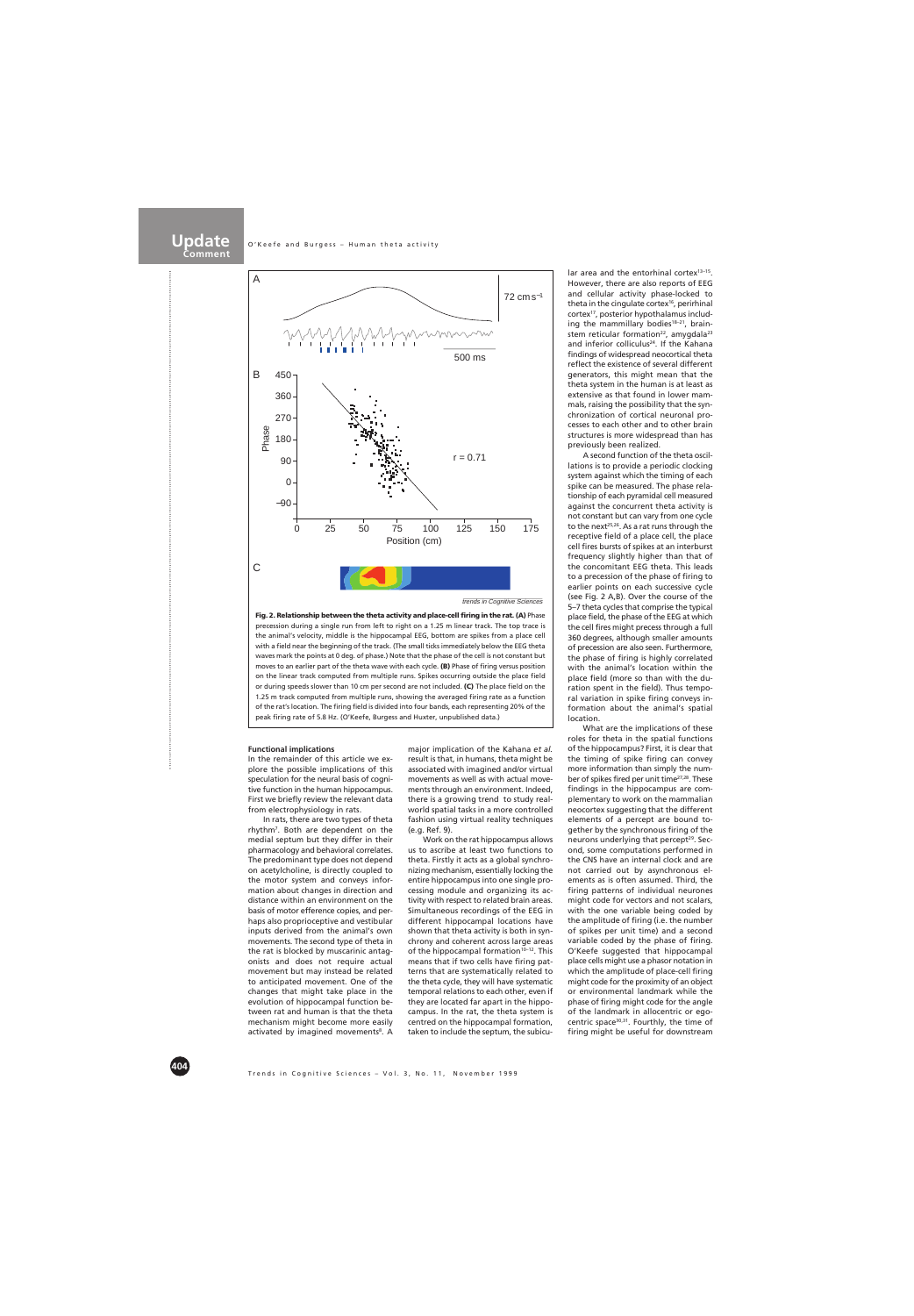computations such as those necessary to extract the directional vector to a goal location31.

### **Role in navigation**

The Kahana results also provide further evidence (albeit indirect) supporting the notion that the human hippocampus has an important role in the processing of spatial information, and in particular in supporting a representation of the environment suitable for guiding navigation<sup>32</sup>. Some studies of patients with damage to the medial temporal lobes show a selective deficit in spatial memory33–37. Functional imaging studies show selective activation of the hippocampus or parahippocampal gyrus during spatial perception, spatial memory and spatial navigational tasks<sup>38-43</sup>. In one PET study, which required the subject to navigate in a virtual reality environment, it was found that the amount of bloodflow through the right hippocampus was highly correlated with the accuracy of navigation<sup>43</sup>. However, it is likely that the human hippocampus, and in particular the left hippocampus, is not restricted to purely spatial functions but also serves as the basis for an episodic memory system. This could be accomplished by the incorporation of a temporal component to the basic spatial mapping system, providing for a spatio-temporal framework<sup>32</sup>. A second enhancement would enable the left human hippocampus to act as the basis for a memory system for narratives through the inclusion of linguistic rather than physical markers for the entities within the map32,44. It will be interesting to see whether the thetarelated neural mechanisms of navigation in the rat can be applied to the understanding of human navigation in the first instance, and eventually extended to the understanding of episodic memory.

#### **Acknowledgements**

J.O'K. is supported by the Medical Research Council and N.B. by the Royal Society. We thank Mick Rugg for useful suggestions on an earlier draft and John Huxter for help with the figures.

#### **References**

- **1** Halgren, E., Babb, T.L. and Crandall, P.H. (1978) Human hippocampal formation EEG desynchronizes during attentiveness and movement *Electroencephalogr. Clin. Neurophysiol*. 44, 778–781
- **2** Arnolds, D.E. *et al*. (1980) The spectral properties of hippocampal EEG related to behaviour in man *Electroencephalogr. Clin. Neurophysiol*. 50, 324–328
- **3** Kahana, M.J., Sekuler, R., Caplan, J.B., Kirschen, M. and Madsen, J.R. (1999) Human theta oscillations exhibit task dependence during virtual maze navigation *Nature* 399, 781–784
- **4** Klimesch, W. (1999) EEG alpha and theta oscillations reflect cognitive and memory performance: a review and analysis *Brain Res. Rev*. 29, 169–195
- **5** Gevins, A. *et al*. (1997) High-resolution EEG mapping of cortical activation related to working memory: effects of task difficulty, type of processing, and practice *Cereb. Cortex* 7, 374–385
- **6** Tesche, C.D. (1997) Non-invasive detection of ongoing neuronal population activity in normal human hippocampus *Brain Res*. 749, 53–60
- **7** Vanderwolf, C.H. (1975) Neocortical and hippocampal activation in relation to behavior: effects of atropine, eserine, phenothiazines, and amphetamine *J. Comp. Physiol. Psychol*. 88, 300–323
- **8** O'Keefe, J. (1985) Is consciousness the gateway to the hippocampal cognitive map? A speculative essay on the neural basis of mind, in *Brain and Mind* (Oakley, D.A., ed.), pp. 59–98, Methuen
- **9** Maguire, E.A., Burgess, N. and O'Keefe, J. (1998) Human spatial navigation: cognitive maps, sexual dimorphism, and neural substrates *Curr. Opin. Neurobiol*. 9, 171–177
- **10** Bullock, T.H., Buzsaki, G. and McClune, M.C. (1990) Coherence of compound field potentials reveals discontinuities in the CA1-subiculum of the hippocampus in freely-moving rats *Neuroscience* 38, 609–619
- **11** Mitchell, S.J. and Ranck, J.B., Jr (1980) Generation of theta rhythm in medial entorhinal cortex of freely moving rats *Brain Res.* 189, 49–66
- **12** Fox, S.E., Wolfson, S. and Ranck, J.B. Jr (1986) Hippocampal theta rhythm and the firing of neurons in walking and urethane anesthetized rats *Exp. Brain Res*. 62, 495–508
- **13** Alonso, A. and Garcia-Austt, E. (1987) Neuronal sources of theta rhythm in the entorhinal cortex of the rat: I. Laminar distribution of theta field potentials *Exp. Brain Res*. 67, 493–501
- **14** Boeijinga, P.H. and Lopes da Silva, F.H. (1988) Differential distribution of beta and theta EEG activity in the entorhinal cortex of the cat *Brain Res*. 448, 272–286
- **15** Brankack, J., Stewart, M. and Fox, S.E. (1993) Current source density analysis of the hippocampal theta rhythm: associated sustained potentials and candidate synaptic generators *Brain Res*. 615, 310–327
- **16** Borst, J.G., Leung, L.W. and MacFabe, D.F. (1987) Electrical activity of the cingulate cortex: II. Cholinergic modulation *Brain Res*. 407, 81–93
- **17** Muir, G.M. and Bilkey, D.K. (1998) Synchronous modulation of perirhinal cortex neuronal activity during cholinergically mediated (type II) hippocampal theta *Hippocampus* 8, 526–532
- **18** Kirk, I.J. and McNaughton, N. (1991) Supramammillary cell firing and hippocampal rhythmical slow activity *NeuroReport* 2, 723–725
- **19** Bland, B.H. *et al*. (1995) Discharge patterns of hippocampal theta-related cells in the caudal diencephalon of the urethan-anesthetized rat *J. Neurophysio*l. 74, 322–333
- **20** Kocsis, B. and Vertes, R.P. (1997) Phase relations of rhythmic neuronal firing in the supramammillary nucleus and mammillary body to the hippocampal theta activity in urethane anesthetized rats *Hippocampus* 7, 204–214
- **21** Slawinska, U. and Kasicki, S. (1995) Theta-like rhythm in depth EEG activity of hypothalamic areas during spontaneous or electrically induced locomotion in the rat *Brain Res*. 678, 117–126

**22** Nunez, A., de Andres, I. and Garcia-Austt, E. (1991) Relationships of nucleus reticularis pontis oralis neuronal discharge with sensory and carbachol evoked hippocampal theta rhythm *Exp. Brain Res*. 87, 303–308

**Comment**

- **23** Pare, D. and Gaudreau, H. (1996) Projection cells and interneurons of the lateral and basolateral amygdala: distinct firing patterns and differential relation to theta and delta rhythms in conscious cats *J. Neurosci*. 16, 3334–3350
- **24** Pedemonte, M., Pena, J.L. and Velluti, R.A. (1996) Firing of inferior colliculus auditory neurons is phase-locked to the hippocampus theta rhythm during paradoxical sleep and waking *Exp. Brain Res*. 112, 41–46
- **25** O'Keefe, J. and Recce, M. (1993) Phase relationship between hippocampal place units and the EEG theta rhythm *Hippocampus* 3, 317–330
- **26** Skaggs, W.E. *et al*. (1996) Theta phase precision in hippocampal neuronal populations and the compression of temporal sequences *Hippocampus* 6, 149–172
- **27** Hopfield, J.J. (1995) Pattern recognition computation using action potential timing for stimulus representation *Nature* 376, 33–36
- **28** Lisman J.E. (1999) Relating hippocampal circuitry to function: recall of memory sequences by reciprocal dentate-CA3 interactions *Neuron* 22, 233–242
- **29** Singer, W. and Gray, C.M. (1995) Visual feature integration and the temporal correlation hypothesis *Annu. Rev. Neurosci*. 18, 555–586
- **30** O'Keefe, J. (1991) The hippocampal cognitive map and navigational strategies, in *Brain and Space* (Paillard, J., ed.), pp. 273–295, Oxford University Press
- **31** Burgess, N. and O'Keefe, J. (1996) Neuronal computations underlying the firing of place cells and their role in navigation *Hippocampus* 7, 749–762
- **32** O'Keefe, J. and Nadel, L. (1978) *The Hippocampus as a Cognitive Map*, Clarendon Press
- **33** Smith, M.L. and Milner, B. (1981) The role of the right hippocampus in the recall of spatial location *Neuropsychologia* 19, 781–793
- **34** Smith, M.L. and Milner, B. (1989) Right hippocampal impairment in the recall of spatial location: encoding deficit or rapid forgetting? *Neuropsychologia* 27, 71–81
- **35** Maguire, E.A., Frackowiak, S.J. and Frith, C.D. (1996) Learning to find your way: a role for the human hippocampal formation *Proc. R. Soc. London Ser. B* 263, 1745–1750
- **36** Nunn, J.A. *et al*. (1999) Differential spatial memory impairment after right temporal lobectomy demonstrated using temporal titration *Brain* 122, 47–59
- **37** Bohbot, V.D. *et al*. (1998) Spatial memory deficits in patients with lesions to the right hippocampus and to the right parahippocampal cortex *Neuropsychologia* 36, 1217–1238
- **38** Aguirre, G.K. *et al*. (1996) The parahippocampus subserves topographical learning in man *Cereb. Cortex* 6, 823–829
- **39** Aguirre, G.K. and D'Esposito, M. (1997) Environmental knowledge is subserved by separable dorsal/ventral neural areas *J. Neurosci*. 17, 2512–2518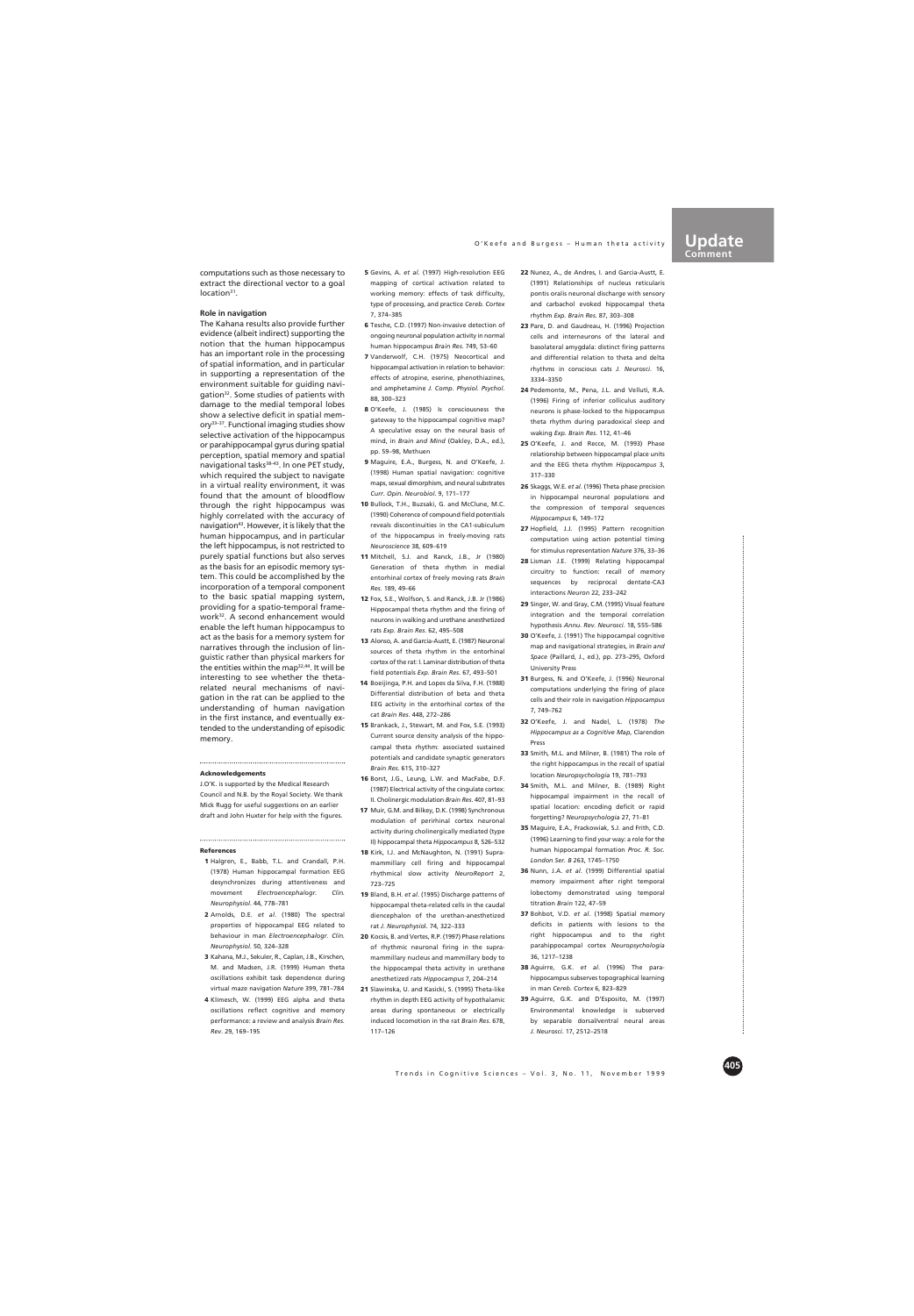- **40** Epstein, R. and Kanwisher, N. (1998) A cortical representation of the local visual environment *Nature* 392, 598–601
- **41** Maguire, E.A., Frackowiak, S.J. and Frith, C.J. (1997) Recalling routes around London: activation of the right hippocampus in taxi

drivers *J. Neurosci*. 17, 7103–7110

**42** Maguire, E.A. *et al*. (1998) Knowing where things are: parahippocampal involvement in encoding object locations in virtual largescale space *J. Cogn. Neurosci*. 10, 61–76

**43** Maguire, E.A. *et al*. (1998) Knowing where and

# **Using intracranial recordings to study theta Response to J. O'Keefe and N. Burgess (1999)** Michael J. Kahana, Jeremy B. Caplan, Robert Sekuler and Joseph R. Madsen

W<sub>e</sub> are indebted to O'Keefe and Burgess for raising the issue of the use of intracranial recordings to study the human theta rhythm [O'Keefe, J. and Burgess, N. (1999) Theta activity, virtual navigation and the human hippocampus *Trends Cognit. Sci*. 3, 403–406]1 . Such recordings from patients with pharmacologically refractory epilepsy provide a unique opportunity for linking spatially distinct patterns of oscillatory brain activity with performance in behavioral tasks. Our recent work used this paradigm to demonstrate task-dependence of theta oscillations in humans during a virtual maze navigation task<sup>2</sup>. In their thoughtful commentary on our work, O'Keefe and Burgess raise a number of important questions<sup>1</sup>. Here we will elaborate on those questions, discuss some additional merits of our approach, and highlight some of its special challenges.

Two particularly valuable questions are raised by the preceding article. First, O'Keefe and Burgess quite rightly ask about task specificity: is task-dependent theta specific to spatial learning tasks, or is it a general property of human learning? Although our analyses of intracranial recordings were based on a spatial learning task, other reports using scalp electrodes (e.g. Ref. 3) suggest a role for theta in a variety of symbolic learning and memory tasks. Further evidence for task-related theta in *non-spatial* learning and memory tasks, particularly from direct cortical recordings, would suggest that theta plays a crucial role in the cognitive processes underlying a broad range of learning and memory functions in humans. This would also provide an important link with both *in vivo* and *in vitro* studies that demonstrate clear dependence of the induction of long-term potentiation on theta phase<sup>4,5</sup>. Second, O'Keefe and Burgess quite naturally wonder to what extent human taskdependent theta, like theta in rodents, is primarily hippocampal. In our study, theta appeared at many of our recording sites, but none of our electrodes were directly in the hippocampal formation, leaving open the question of the source of theta and the possibility that theta may be generated in multiple regions of cortex.

In an effort to address the specificity of human theta, and to pin down its precise function, we have begun to look at task-dependent oscillatory activity in a variety of other learning tasks. In recent collaborative work with J. Lisman and S. Raghavachari<sup>6</sup>, we found clear evidence for task-dependent theta in Sternberg's probe-recognition-memory procedure7. This preliminary evidence, from a single epileptic patient, reveals clear theta oscillations that begin near the onset of the first list item and end near the time of the subject's response. Although we recorded from 128 electrodes bilaterally covering frontal (anterior and orbital) and temporal (anterior and subtemporal) regions, this effect only appeared in a group of 10 electrodes near the inferior frontal gyrus<sup>6</sup>. This finding is consistent with models that implicate theta oscillations in maintaining activity in short-term memory (e.g. Refs 8,9).

In addressing the question of theta localization, it is important to keep in mind that the placement of electrodes is determined by the clinical team in order to identify the site or sites of seizure onset. When the seizure focus is unclear, large numbers of electrodes placed directly on the cortical surface can be especially informative. Because the focus is often in the temporal lobe, there is a sampling bias toward temporal regions. In cases where evidence points to a hippocampal source, depth electrodes are often used. O'Keefe and Burgess emphasize the preponderance of taskdependent theta that we recorded in temporal lobe electrodes. But necessary clinical bias in electrode placement did not allow us to test the hypothesis that task-dependent theta is localized primarily in the temporal lobes, in these three particular patients. O'Keefe and Burgess are correct to point out that our study could not clearly identify the generator or generators of task-dependent theta. Given the significant variability in electrode sampling across patients and the reorganization of cortical circuits that may accompany epilepsy, better

getting there: a human navigation network *Science* 280, 921–924

**44** O'Keefe, J. (1996) The spatial prepositions in English, vector grammar and the cognitive map theory, in *Language and Space* (Bloom, P. *et al*., eds), pp. 277–316, MIT Press

localization will be possible with larger numbers of subjects and with sophisticated source-localization techniques (e.g. Ref. 10).

Although O'Keefe and Burgess acknowledge the clear advantages of subdural recordings over scalp recordings, they stress that depth recording could be of much greater value in localizing the source of theta. We agree that depth electrodes could be of great value; however, it is important to note that depth electrodes record from a more limited and sparsely sampled volume than subdural electrodes and, hence, are often not selected for clinical purposes because they give a 'myopic' view. Selection of electrodes used depends on the potential foci that need to be resolved. Not only can subdural electrodes localize and resolve neocortical seizure foci, our data suggest that they can spatially resolve relevant oscillations. Thus, we find that with our intracranial subdural electrodes, activity in neighboring electrodes (spaced approximately 1 cm apart) can be highly correlated ( $r = 0.80$ ) or quite independent ( $r = 0.01$ ) with respect to the occurrence of task-related theta activity. This is consistent with the subdural electrode spacing being appropriate to resolve the spatial extent of the source or sources of theta. Ultimately, looking at both subdural and depth electrodes (which for ethical reasons must be determined by clinical needs for each patient) in a variety of cognitive tasks may enable us to identify multiple generators of task-related oscillatory activity. In more detailed analyses of our maze-learning data, we have seen that different groups of spatially clustered electrodes, each group exhibiting task-related theta oscillation, can have different characteristic frequencies within the theta range<sup>11</sup>.

The exciting goal of this line of research is to link theta oscillations (as well as other neuronal activity observable intracranially) to the elemental operations of well-defined cognitive tasks. O'Keefe and Recce's discovery of a link between theta phase and place cell activity in rats, raises the possibility that human theta might be related to learning and/or navigation in very specific ways<sup>12,13</sup>. Although our maze navigation task did evoke theta and yielded some clear task dependencies, it may be too complex a task at this stage to be decomposed into identifiable subtasks. For example, because subjects are not prevented from planning ahead, the timing of their keyboard responses might not directly reflect the timing of higher (nonmotor) cognitive events. As such, this particular task does not lend itself to event-related potential (ERP) analyses.

**tel: +1 781 736 3292 fax: +1 781 736 2398 e-mail: kahana@volen. brandeis.edu**

*M.J. Kahana, J.B. Caplan, R. Sekuler and J.R. Madsen are at the Center for Complex Systems, Brandeis University, Waltham, MA 02454, USA. M.J. Kahana, R. Sekuler and J.R. Madsen are also at the Department of Neurosurgery, Children's Hospital, Boston, USA, and J.R. Madsen is also at the Department of Surgery, Harvard Medical School, Boston, USA.*